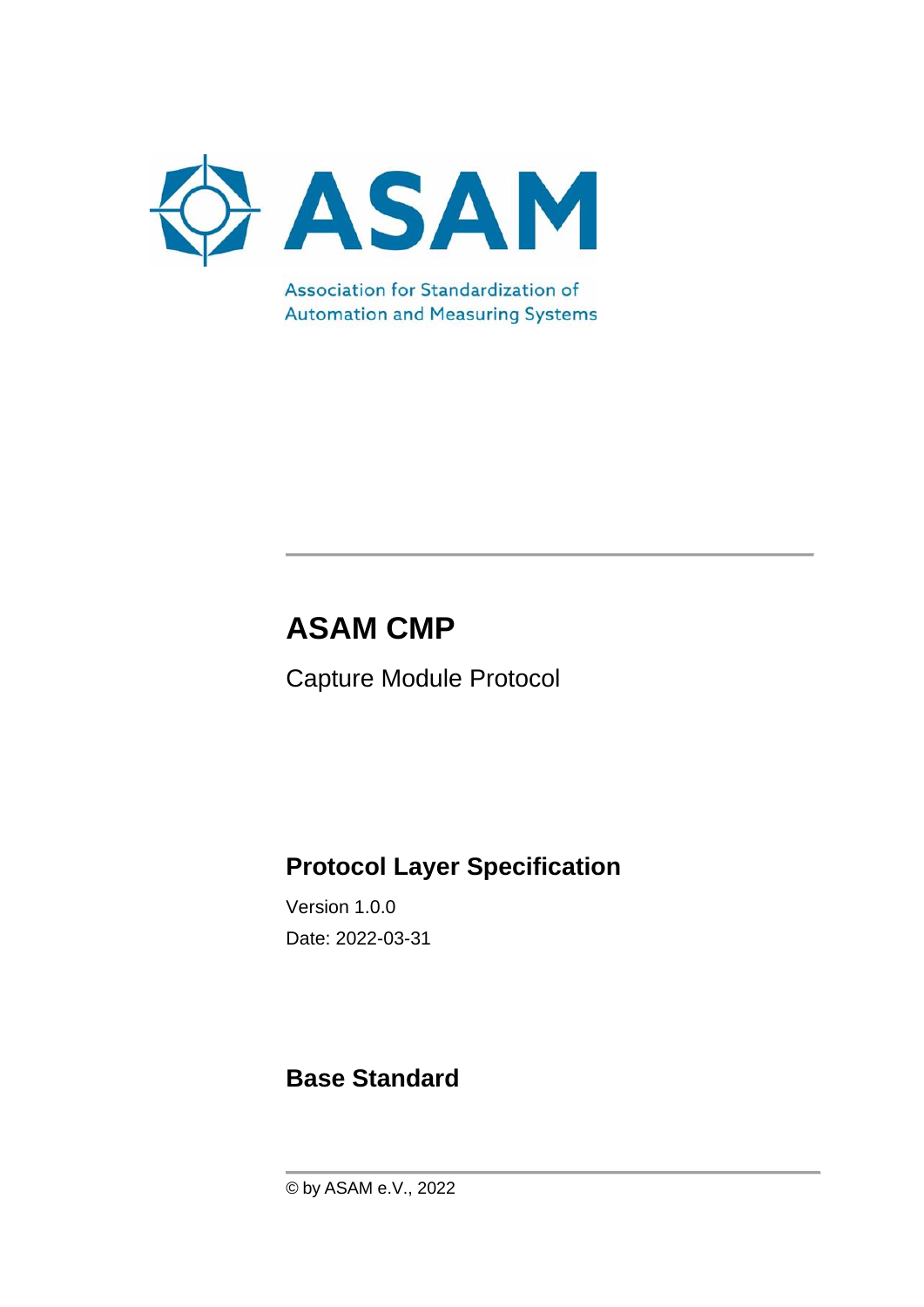#### **Disclaimer**

This document is the copyrighted property of ASAM e.V. Any use is limited to the scope described in the license terms. The license terms can be viewed at [www.asam.net/license](http://www.asam.net/license)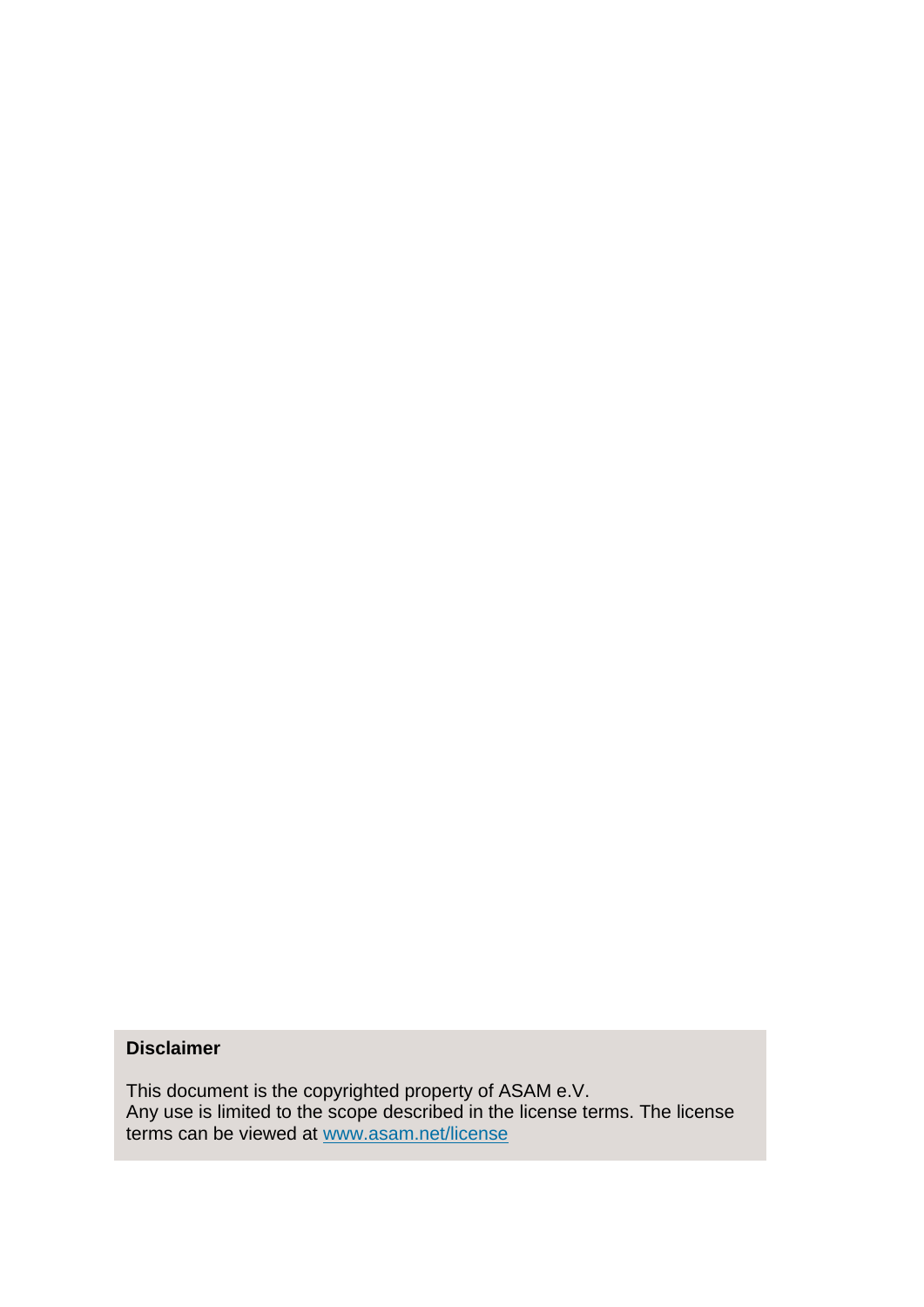

### **Table of Contents**

|                | <b>Foreword</b>                      |                                                         | 6      |  |  |
|----------------|--------------------------------------|---------------------------------------------------------|--------|--|--|
| 1              | 1.1<br>1.2<br>1.3                    | <b>Introduction</b>                                     | 7<br>9 |  |  |
| 2 <sup>2</sup> |                                      | <b>Relations to Other Standards</b>                     |        |  |  |
|                | 2.1                                  |                                                         |        |  |  |
|                | 2.2                                  | 2.2.1<br>2.2.2                                          |        |  |  |
| 3              | <b>Capture Module Protocol</b><br>10 |                                                         |        |  |  |
|                | 3.1                                  |                                                         |        |  |  |
|                | 3.2                                  |                                                         |        |  |  |
|                | 3.3                                  |                                                         |        |  |  |
|                |                                      | 3.3.1                                                   |        |  |  |
|                |                                      | 3.3.2                                                   |        |  |  |
|                | 3.4                                  |                                                         |        |  |  |
|                |                                      | 3.4.1                                                   |        |  |  |
| 4              |                                      | <b>Data Messages</b><br>18                              |        |  |  |
|                | 4.1                                  |                                                         |        |  |  |
|                |                                      |                                                         |        |  |  |
|                |                                      |                                                         |        |  |  |
|                |                                      | 4.3.1                                                   |        |  |  |
|                |                                      | 4.3.2                                                   |        |  |  |
|                |                                      | 4.3.3                                                   |        |  |  |
|                |                                      | 4.3.4<br>4.3.5                                          |        |  |  |
|                |                                      | 4.3.6                                                   |        |  |  |
|                |                                      | 4.3.7                                                   |        |  |  |
|                |                                      | 4.3.8                                                   |        |  |  |
|                |                                      | 4.3.9                                                   |        |  |  |
|                |                                      |                                                         |        |  |  |
|                |                                      | 4.3.12 MIPI CSI-2 D-PHY Data Message payload format  43 |        |  |  |
|                |                                      |                                                         |        |  |  |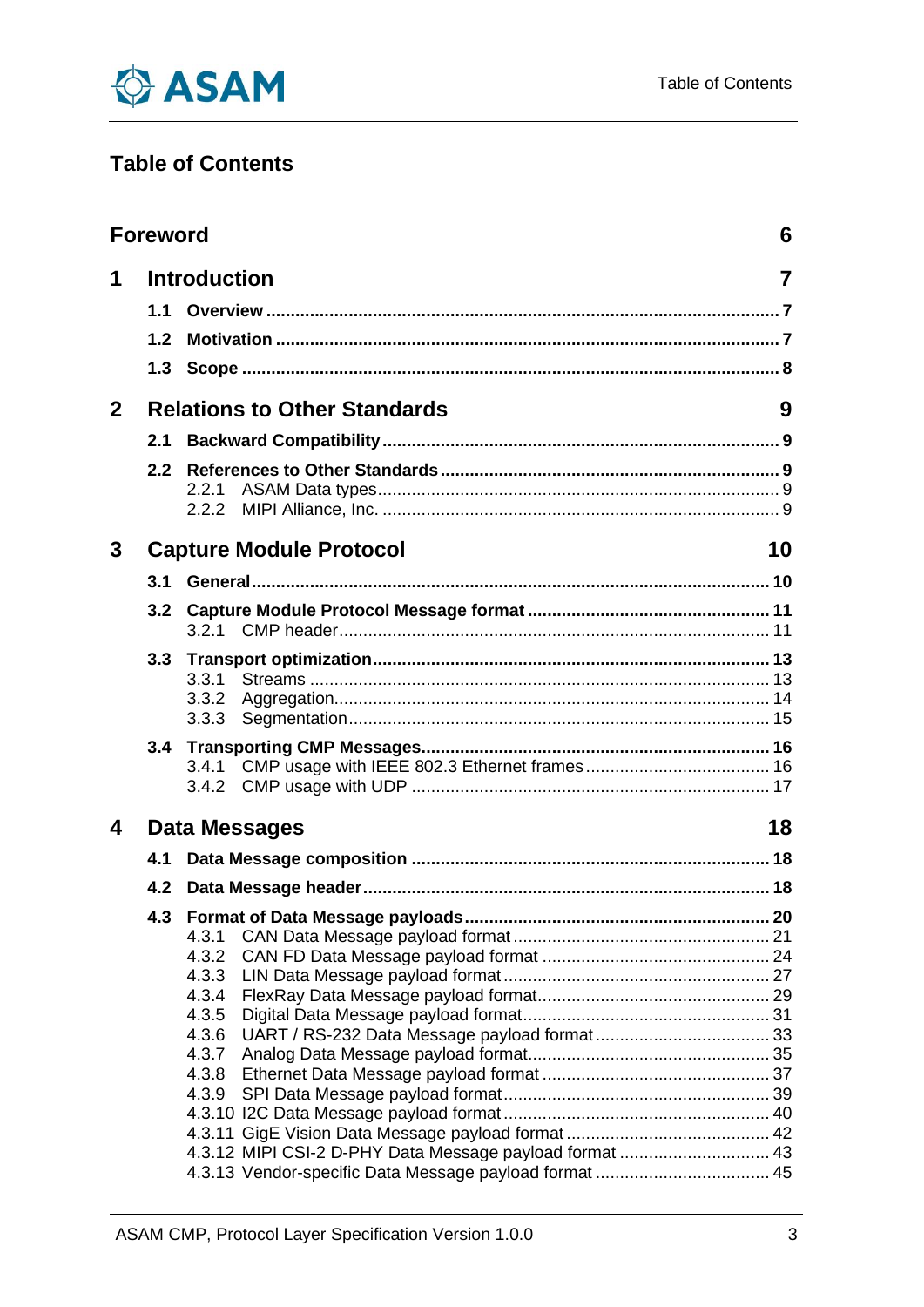

| 5 | <b>Status Messages</b><br>46 |                                                                                                                                                                                                                                                                                                                                                                                           |    |  |  |  |
|---|------------------------------|-------------------------------------------------------------------------------------------------------------------------------------------------------------------------------------------------------------------------------------------------------------------------------------------------------------------------------------------------------------------------------------------|----|--|--|--|
|   | 5.1                          |                                                                                                                                                                                                                                                                                                                                                                                           |    |  |  |  |
|   | 5.2                          |                                                                                                                                                                                                                                                                                                                                                                                           |    |  |  |  |
|   | 5.3                          | 5.3.1.1 Capture Module Status Message payload format  47<br>5.3.1.2 Interface Status Message payload format 49<br>5.3.1.3 Configuration Status Message payload format  55                                                                                                                                                                                                                 |    |  |  |  |
|   |                              | 5.3.2<br>5.3.2.1 DataLostEvent Status Message payload format  56<br>5.3.2.2 TimeSyncLostEvent Status Message payload format 57                                                                                                                                                                                                                                                            |    |  |  |  |
| 6 |                              | 5.3.3<br><b>Control Messages</b>                                                                                                                                                                                                                                                                                                                                                          | 59 |  |  |  |
|   | 6.1                          |                                                                                                                                                                                                                                                                                                                                                                                           |    |  |  |  |
|   | 6.2                          |                                                                                                                                                                                                                                                                                                                                                                                           |    |  |  |  |
|   | 6.3                          | DataSinkReadyToReceive Control Message payload format  60<br>6.3.1<br>6.3.2                                                                                                                                                                                                                                                                                                               |    |  |  |  |
| 7 |                              | <b>Vendor-defined Messages</b>                                                                                                                                                                                                                                                                                                                                                            | 62 |  |  |  |
|   | 7.1                          |                                                                                                                                                                                                                                                                                                                                                                                           |    |  |  |  |
|   | 7.2                          |                                                                                                                                                                                                                                                                                                                                                                                           |    |  |  |  |
|   | 7.3                          |                                                                                                                                                                                                                                                                                                                                                                                           |    |  |  |  |
| 8 |                              | <b>Time Synchronization and Timestamping</b><br>64                                                                                                                                                                                                                                                                                                                                        |    |  |  |  |
|   | 8.1                          | Time Synchronization and Timestamping Requirements 64                                                                                                                                                                                                                                                                                                                                     |    |  |  |  |
|   | 8.2                          | Examples of Supported Time Synchronization Scenarios  65<br>Example with one Data Sink without time synchronization support  65<br>8.2.1<br>Example with one Data Sink, which implements a Grandmaster Clock 65<br>8.2.2<br>Example with several Data Sinks and an external Grandmaster Clock. 66<br>8.2.3<br>Example with several Data Sinks, an external Grandmaster Clock and<br>8.2.4 |    |  |  |  |
| 9 |                              | <b>Configuration mechanisms</b>                                                                                                                                                                                                                                                                                                                                                           | 68 |  |  |  |
|   | 9.1                          |                                                                                                                                                                                                                                                                                                                                                                                           |    |  |  |  |
|   |                              | 9.2.1<br>9.2.2                                                                                                                                                                                                                                                                                                                                                                            |    |  |  |  |
|   | 9.3                          |                                                                                                                                                                                                                                                                                                                                                                                           |    |  |  |  |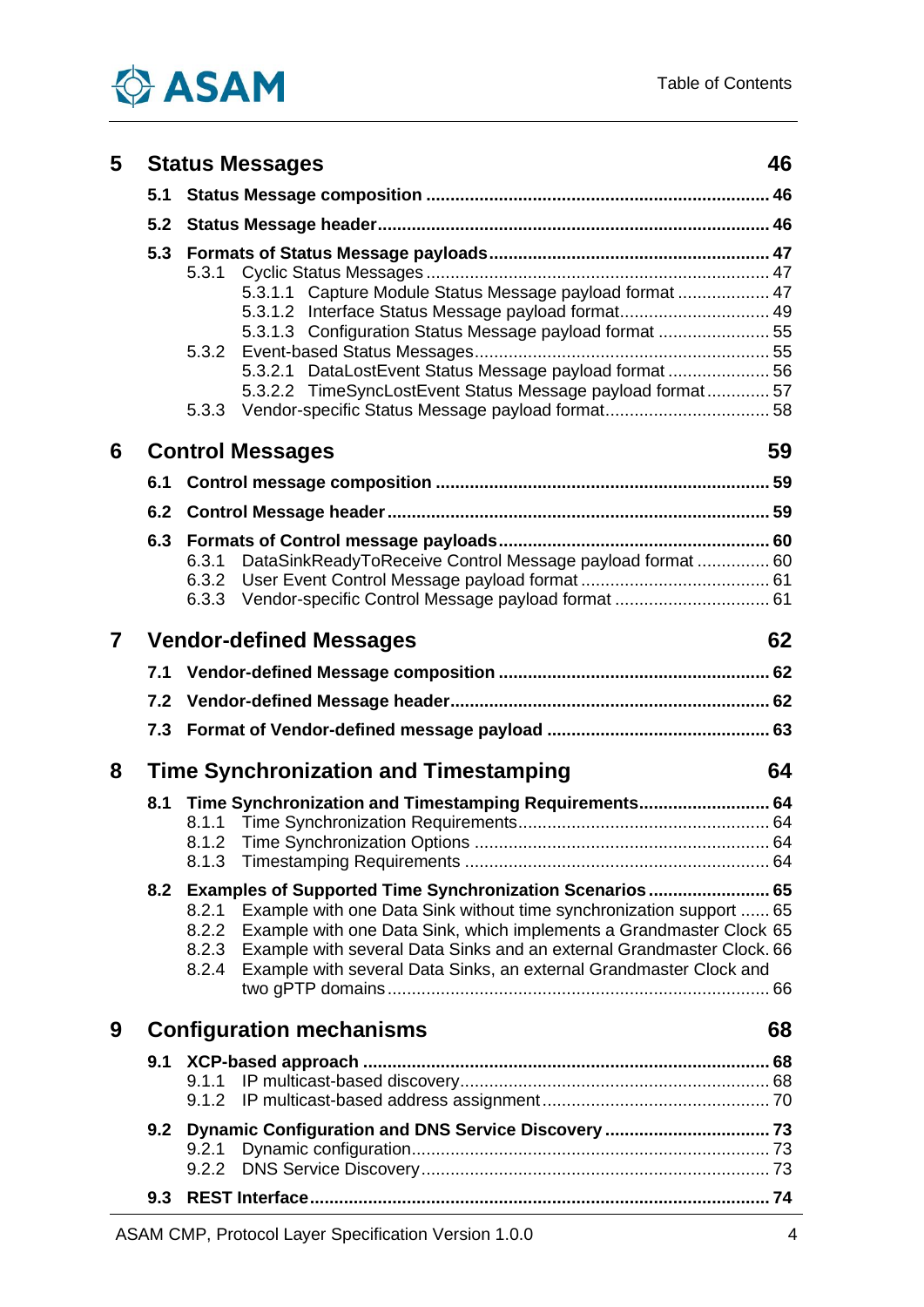

|                         | 9.3.1                  |                                                                                 |     |  |  |  |
|-------------------------|------------------------|---------------------------------------------------------------------------------|-----|--|--|--|
|                         | 9.3.2                  |                                                                                 |     |  |  |  |
|                         | 9.3.3                  |                                                                                 |     |  |  |  |
|                         | 9.3.4                  |                                                                                 |     |  |  |  |
|                         | 9.3.5                  |                                                                                 |     |  |  |  |
|                         | 9.3.6                  |                                                                                 |     |  |  |  |
|                         | 9.3.7                  |                                                                                 |     |  |  |  |
|                         | 9.3.8                  | Retrieving Capture Module configuration information  87                         |     |  |  |  |
|                         | 9.3.9                  |                                                                                 |     |  |  |  |
|                         |                        | 9.3.10 Upload and implicit activation of Capture Module configuration BLOB . 89 |     |  |  |  |
|                         |                        |                                                                                 |     |  |  |  |
|                         |                        |                                                                                 |     |  |  |  |
|                         |                        |                                                                                 |     |  |  |  |
|                         |                        |                                                                                 |     |  |  |  |
|                         |                        |                                                                                 |     |  |  |  |
|                         |                        |                                                                                 |     |  |  |  |
|                         |                        |                                                                                 |     |  |  |  |
|                         |                        |                                                                                 |     |  |  |  |
|                         |                        | <b>10 Terms and Definitions</b>                                                 | 96  |  |  |  |
|                         |                        | 11 Symbols and Abbreviated Terms                                                | 97  |  |  |  |
|                         | 12 Bibliography        |                                                                                 | 101 |  |  |  |
|                         |                        | Appendix: A. Unit identification for Analog Data Message                        |     |  |  |  |
|                         |                        | payload format                                                                  | 102 |  |  |  |
| <b>Figure Directory</b> |                        |                                                                                 |     |  |  |  |
|                         | <b>Table Directory</b> |                                                                                 |     |  |  |  |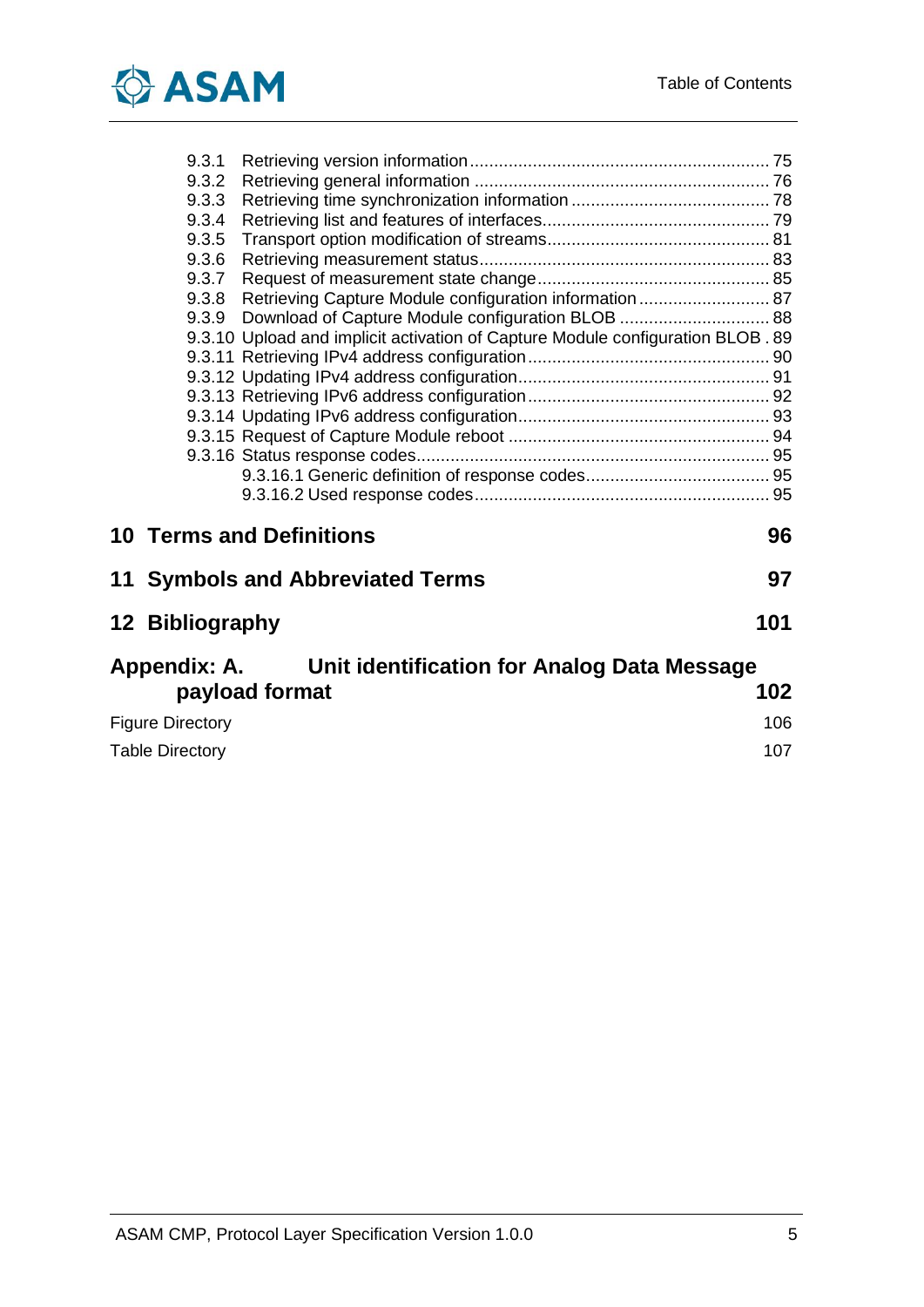

### <span id="page-5-0"></span>**Foreword**

The Capture Module Protocol (CMP) defines the communication between Data Sinks and Capture Modules. Capture Modules capture automotive bus communication and sensor data.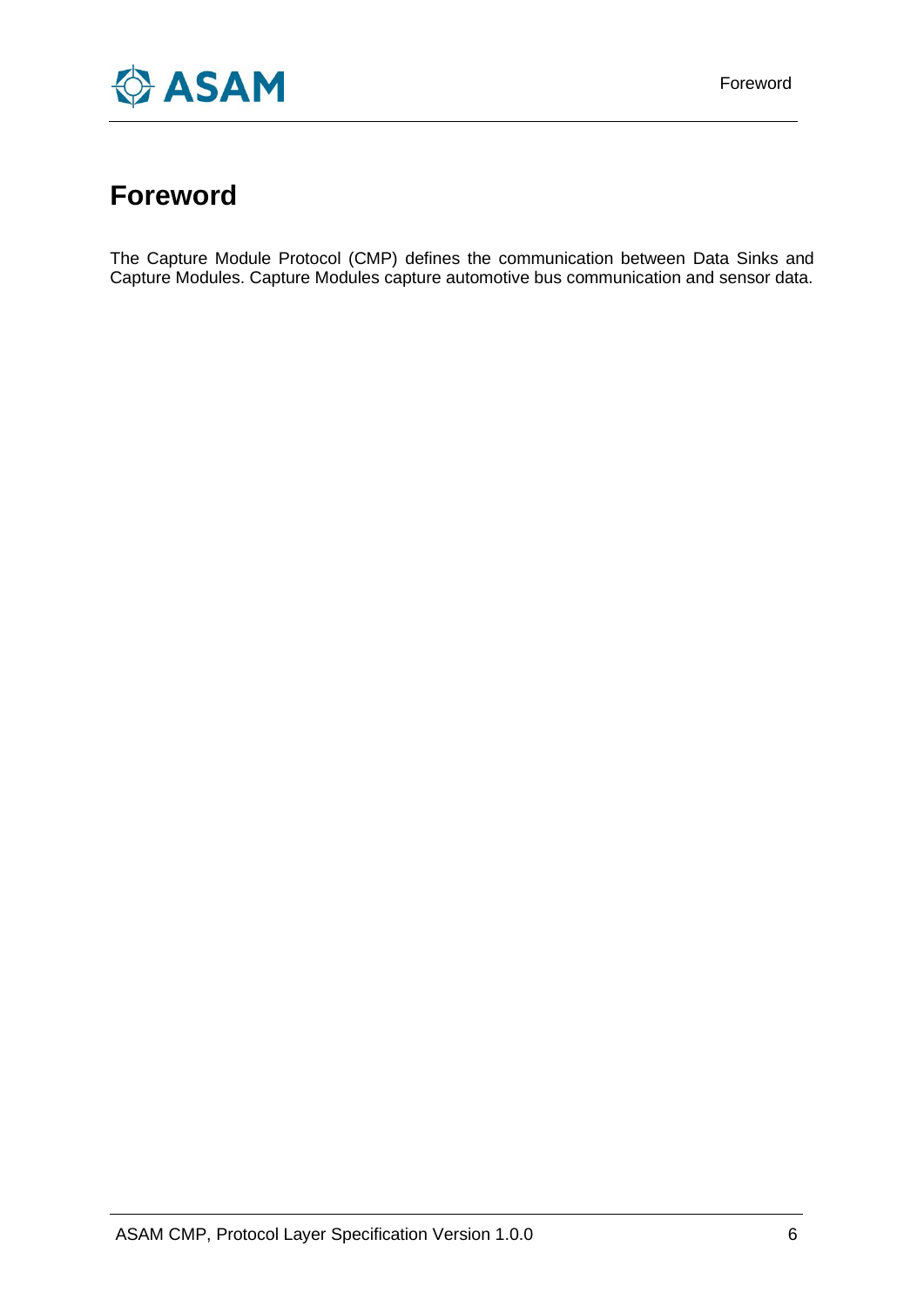

### <span id="page-6-0"></span>**1 Introduction**

#### <span id="page-6-1"></span>**1.1 Overview**

The Capture Module Protocol (CMP) defines the communication between Data Sinks and Capture Modules. CMP is transported over Ethernet.

CMP also describes the mapping rules for vehicle bus communication and sensor data. The CMP Messages can be stored directly at the receiver (e.g., Data Sink), or further decomposed and analyzed.

The current CMP specification supports the following buses/signals:

- CAN / CAN-FD
- LIN
- **FlexRav**
- Digital signals
- UART / RS-232
- Analog signals
- **Ethernet**
- SPI
- $12C$
- GigE Vision
- MIPI CSI-2 D-PHY
- Vendor-specific data

In addition to the captured buses/signals, meta information, like errors, is transmitted. CMP also includes the specification of:

- Status Messages
- Control Messages
- Vendor-defined Messages
- Time synchronization
- Configuration mechanisms

#### <span id="page-6-2"></span>**1.2 Motivation**

Automotive systems rely on a broad variety of communication technologies between sensors, electronic control units, and actuators. These technologies range from classical analog signals, over long-established protocols like CAN or FlexRay, to more recently Ethernet. For analysis and debugging, capturing, and recording the transported data is essential. The common measurement approach is based on devices implementing capturing and recording. However, this approach lacks flexibility when performed too centralized. Indeed, the development of such a device is complex, time consuming and the capturing part leaves no space for new vehicle interfaces. In conclusion, a clear decomposition of the capturing and recording system solutions can improve flexibility and scalability, as well as increase reuse of components. At the same time, defining the communication between both capturing and recording systems becomes crucial to ensure seamless interoperability.